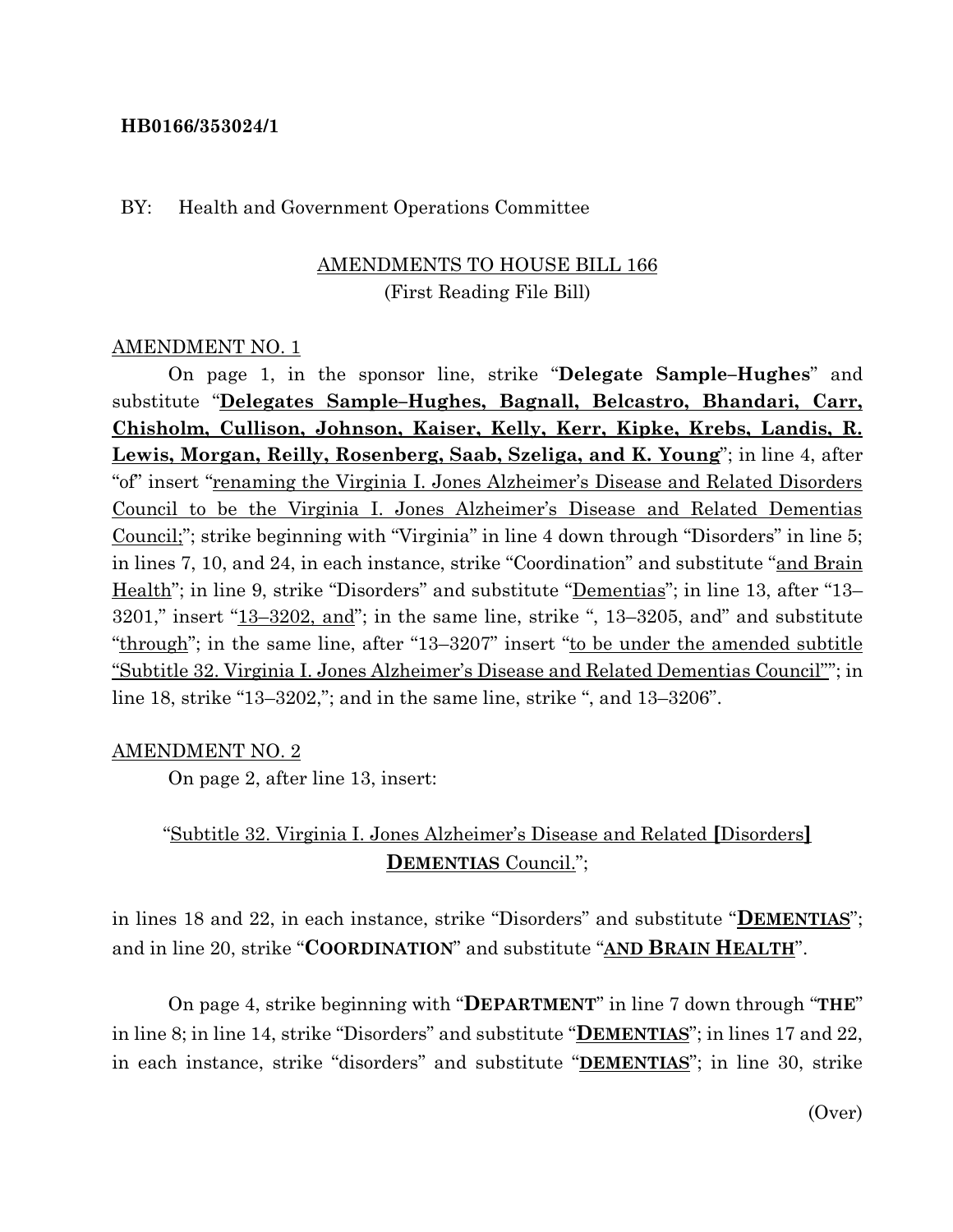### **HB0166/353024/01 Health and Government Operations Committee Amendments to HB 166 Page 2 of 3**

"**DISORDERS**" and substitute "**DEMENTIAS**"; and in line 31, strike "**COORDINATION**" and substitute "**AND BRAIN HEALTH**".

On page 5, in line 5, strike "**DISORDERS**" and substitute "**DEMENTIAS**"; in lines 7 and 9, in each instance, strike "**COORDINATION**" and substitute "**AND BRAIN HEALTH**"; in line 20, after "**DEMENTIA**" insert "**AND BRAIN HEALTH, INCLUDING THROUGH PUBLIC AWARENESS, PREVENTION, AND EARLY DETECTION AND DIAGNOSIS**"; in line 21, strike "**IMPLEMENT**" and substitute "**OVERSEE IMPLEMENTATION OF**"; in line 22, strike "**DISORDERS**" and substitute "**DEMENTIAS**"; in line 23, after "**SHARE**" insert "**COGNITIVE HEALTH AND**"; and strike beginning with "**IDENTIFY**" in line 25 down through "**DEMENTIA**" in line 27 and substitute "**DEVELOP AND MONITOR IMPLEMENTATION MILESTONES AND MEASURABLE OUTCOMES TO ASSESS PROGRESS IN ACHIEVING THE GOALS LAID OUT IN THE STATE PLAN ON ALZHEIMER'S DISEASE AND RELATED DEMENTIAS**".

On page 6, in line 2, after "**CAREGIVERS**" insert "**, AND COORDINATE PUBLIC AND PRIVATE STAKEHOLDER PARTNERSHIPS**"; in line 3, after "**TO**" insert "**ENABLE THE IMPLEMENTATION OF THE STATE PLAN ON ALZHEIMER'S DISEASE AND RELATED DEMENTIAS GOALS TO REDUCE THE RISK OF DEMENTIA, AND TO**"; and strike beginning with "**DIRECTOR**" in line 6 down through "**CONTROL**" in line 7 and substitute "**DEPARTMENT**".

On page 7, in line 2, strike "Disorders" and substitute "Dementias".

### AMENDMENT NO. 3

On page 6, in line 16, strike beginning with "**FOR**" through "**THE**" and substitute "**THE**"; strike beginning with "**VIRGINIA**" in line 18 down through "**COUNCIL**" in line 19 and substitute "**COUNCIL, AS FOLLOWS:**

## **(1) FOR FISCAL YEAR 2023, AT LEAST \$71,400;**